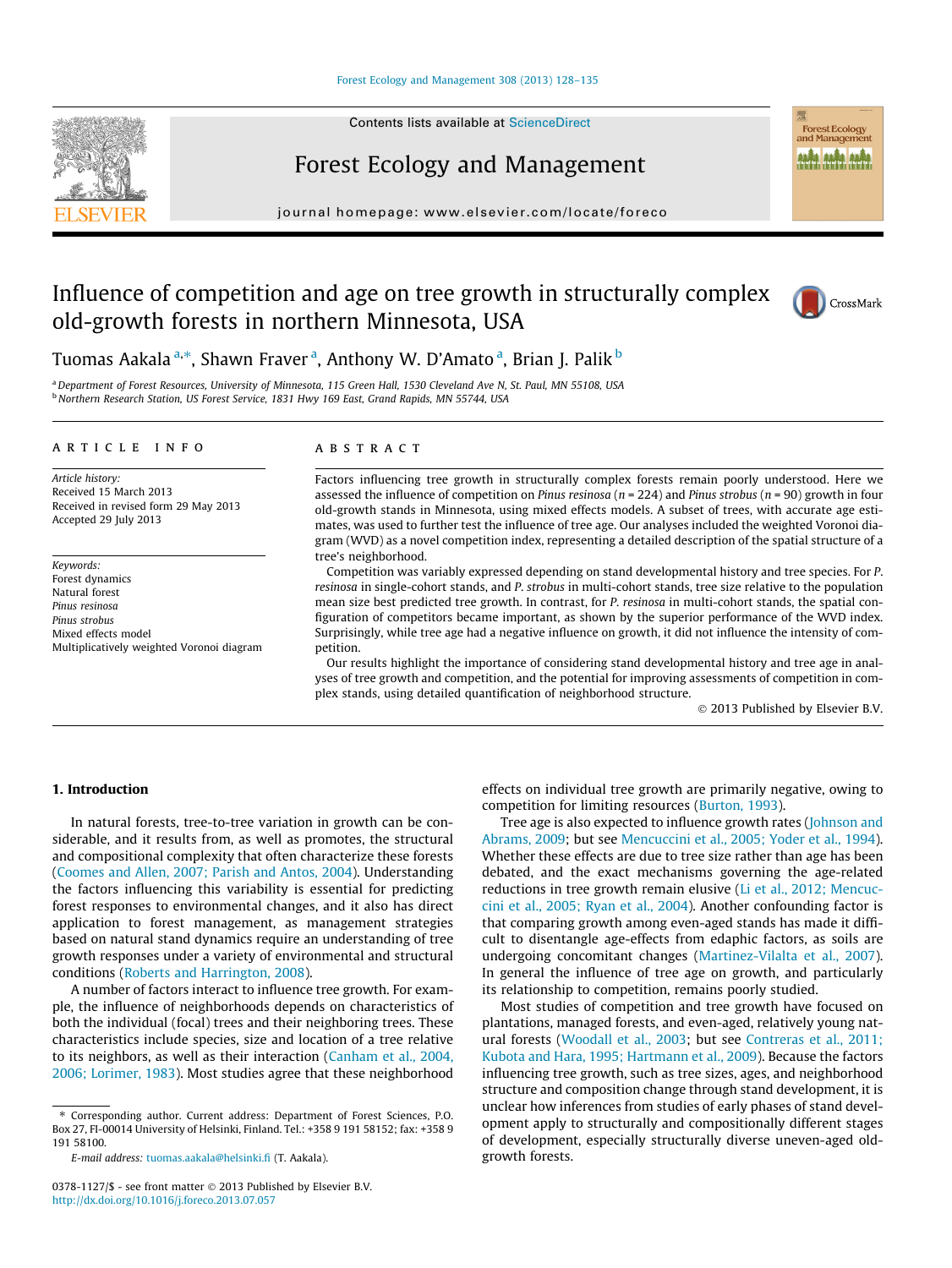Tree-tree competition is typically assessed using indices that mathematically express a focal tree's competitive status relative to neighboring trees and/or the degree of localized resource competition that a given focal tree experiences. Indices differ in the various aspects of competition they intend to express, and as such, their performance in predicting tree growth has varied among studies (e.g., [D'Amato and Puettmann, 2004; Kunstler et al.,](#page-6-0) [2011\)](#page-6-0). Several previous studies report that indices lacking tree spatial location have performed well, at times even better than more complex spatial indices, in describing competitive interactions (e.g., [Lorimer, 1983\)](#page-7-0). This insignificance of tree spatial locations is attributed in part to the studies having been conducted in evenly-spaced plantations [\(Hartmann et al., 2009](#page-7-0)). Few studies have addressed these relationships in structurally diverse, oldgrowth systems that include highly variable and heterogeneous spatial arrangements and sizes of trees.

Despite the sometimes poor performance of indices incorporating tree spatial location, competition for resources affecting tree growth is generally assumed to be a spatially-explicit process. When modeled, competition for resources is typically assumed to occur within a circular neighborhood centered on the focal tree ([Burton, 1993\)](#page-6-0). However, the spatial variation in tree architecture (e.g., root and crown distributions) and resource availability in natural populations would suggest that the zone of perception need not be circular [\(Simard and Sachs, 2004](#page-7-0)). An alternative neighborhood characterization is the 'area potentially available', defined as a typically irregularly shaped polygon constructed around each focal tree such that no other trees are included within the polygon ([Moore et al., 1973\)](#page-7-0). We propose that such an index could better capture and explain competitive effects in structurally heterogeneous old-growth forests where trees exhibit irregular spatial patterns.

Our objective was to quantify the influence of competition on tree growth in structurally heterogeneous old-growth forests, and its relationship to tree ages. We address this objective using a novel approach to neighborhood characterization, namely the multiplicatively weighted Voronoi diagram (WVD), which represents a more detailed description of the spatial relationship of trees within stands compared to traditional indices of neighborhood conditions. We believe this approach will better capture the competitive environment in structurally heterogeneous conditions. The polygon-approach is intuitively appealing because it considers the entire neighborhood structure simultaneously and seamlessly (as opposed to tree-by-tree search radii), such that the size and location of one neighbor appropriately influences the competitive influence of other neighbors. Further, this approach allows for asymmetric partitioning of the growing space, rather than assuming isotropy and uniform shape of the focal tree's growing space. We expected that tree growth in structurally complex forests would be influenced by characteristics of a focal tree's competitive neighborhood, as well as characteristics of the focal trees themselves (including species, size and age) and their interaction. Moreover, we further hypothesized that the characteristics of competition would differ among populations according to stand developmental history, such that spatial structure is of increasing importance in uneven-aged, old-growth forests. We test these hypotheses for the dominant conifers Pinus resinosa (red pine) and Pinus strobus (white pine) in four structurally heterogeneous old-growth stands in northern Minnesota using the novel WVD approach in combination with six commonly used competition indices. Though applied here to just one forest type, we believe our approach provides an improved framework for assessing the influence of spatial structure on tree growth in other structurally heterogeneous forest systems.

# 2. Materials and methods

### 2.1. Study area, plots and field measurements

Our study builds on data from [Fraver and Palik \(2012\)](#page-7-0), who investigated cohort age structures of four remnant old-growth P. resinosa-dominated forests in northern Minnesota. These sites (Itasca State Park, Scenic State Park, Sunken Lake, Pine Point) are located in the Minnesota Drift and Lake Plains (according to the national hierarchical framework of ecological units; [Cleland et al.,](#page-6-0) [1997\)](#page-6-0). The area has typically deep soils, consisting of complex juxtapositions of ice contact, fluvio-glacial and lacustrine deposits. [Fraver and Palik \(2012\)](#page-7-0) showed that P.resinosa on two of these sites (Itasca and Scenic State Parks) consists of a single cohort that likely regenerated following a stand-replacing disturbance. On the other two sites (Sunken Lake and Pine Point), P. resinosa has a more complex age structure, forming two or more cohorts, reflecting a more complex history of stand development. All four sites are dominated by P. resinosa, but P. strobus represents a considerable proportion of basal area in the two multi-cohort sites. Other species in these stands included Abies balsamea, Picea glauca, Betula papyrifera, Acer rubrum, Populus spp., and Quercus spp.

Each site included a square plot, which consisted of an inner core area of 70.7  $\times$  70.7 m (0.5 ha) and a surrounding 10-m buffer area (see [Fraver and Palik \(2012\)](#page-7-0), for further details of plot establishment). Within the entire plot, diameter at breast height (DBH, 1.37 m), species, and X and Y coordinates for all living and standing dead trees (stems  $\geq 10$  cm DBH) were recorded. Trees in the buffer were inventoried to provide a full set of potential competitors for focal trees located within the core area.

## 2.2. Tree ring data, basal-area increments and tree ages

Using cross-dated tree-ring data from [Fraver and Palik \(2012\),](#page-7-0) we calculated annual basal-area increments for each focal tree  $(n = 224$  for P. resinosa,  $n = 90$  for P. strobus). By convention, these increments included bark thickness, which was estimated for each year, following [Fowler and Damschroder \(1988\).](#page-7-0) We used the mean annual basal area increment over the most recent 20 years (see below) as our metric of growth in all subsequent analyses. Although non-pines were present at each site, we focused our analyses on the dominant conifers P. resinosa and P. strobus located within the 0.5 ha inner core area. Tree ages were also determined from these same tree-ring data, with age estimates refined following methods outlined in [Fraver et al. \(2011\).](#page-7-0)

#### 2.3. Competition indices

We selected indices for initial testing based on their favorable performance in earlier studies and considering the differences in the nature of competition they represent. Seven indices from four categories were selected [\(Table 1](#page-2-0)): (1) relative dominance (representing focal tree's population-level competitive status), (2) distance-independent (competitive effect is strictly related to focal tree and neighbor sizes), (3) two variants of distance-dependent indices, (competitive effect is a function of size of and distance to the neighbors, or the function of focal tree size relative to competitor sizes and distances to them), and (4) the WVD growing-space polygon (resource availability is spatially restricted based on neighbor location, density and size). In addition to these, and for a more detailed assessment of the performance of the WVD, we also included the original, unweighted Voronoi diagram (alternatively known as Dirichlet tesselation or Thiessen polygons). All indices were tested by regression analysis for their influence on basal-area increment. Included in the analyses was a null model that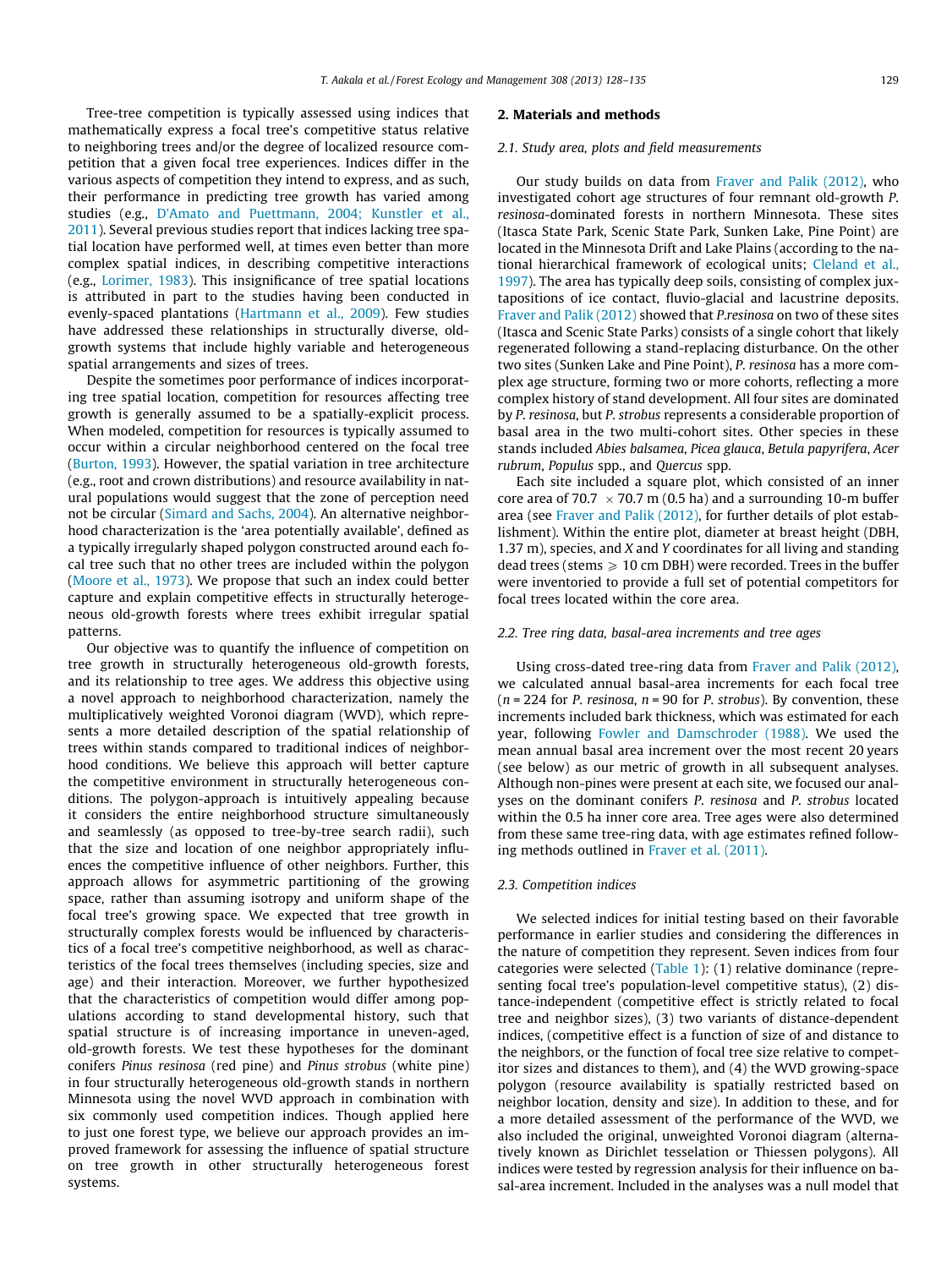| Rank           | Index                 | Type                                                                  | Data                                      | Equation                                              | Source                           |
|----------------|-----------------------|-----------------------------------------------------------------------|-------------------------------------------|-------------------------------------------------------|----------------------------------|
|                | Null                  | Initial size                                                          | Focal size                                |                                                       |                                  |
| $\overline{2}$ | G                     | Relative dominance                                                    | Tree sizes                                | $\frac{BA_i}{BA_{site}}$                              | Glover and Hool (1979)           |
| 3              | L                     | Distance-independent                                                  | Tree sizes.                               | $\sum_{j=1}^n \frac{D_j}{D_i}$                        | Lorimer (1983)                   |
| 4              | <b>NCI</b>            | Crowding index<br>Distance-dependent                                  | Locations<br>Competitor                   | $\sum_{j=1}^n \frac{D_j^{\alpha}}{Dist_{ii}^{\beta}}$ | Canham et al. (2004)             |
| 5              | H                     | Crowding index<br>Distance-dependent                                  | Size, locations<br>Tree sizes             | $\sum_{j=1}^{n} \frac{\frac{v_j}{D_i}}{Dist_{ii}}$    | Hegyi (1974)                     |
| 6<br>7         | Voronoi<br><b>WVD</b> | Crowding index<br>Growing space polygons<br>Growing space<br>Polygons | Locations<br>Tree locations<br>Tree sizes | See text<br>See text<br>Locations                     | <b>Brown</b> (1965)<br>Mu (2004) |

<span id="page-2-0"></span>

| Table 1                                                                 |  |  |  |  |
|-------------------------------------------------------------------------|--|--|--|--|
| Competition indices used in this study, ranked according to complexity. |  |  |  |  |

BA: basal area of the focal tree i.

BA<sub>site</sub>, basal area of the tree with the mean diameter in the stand.

D<sub>i</sub>. DBH of the competitor *i*.

 $D_i$ . DBH of the focal tree  $i$ .

 $Dist_{ii}$ , Distance between the focal tree *i* and competitor *i*.

 $\alpha$ ,  $\beta$ , Exponents in the NCI-index. We tested values 0, 1, and 2 for both  $\alpha$  and  $\beta$ .

assumed growth as a function of tree size only ([MacFarlane and](#page-7-0) [Kobe, 2006](#page-7-0)).

The second distance-dependent index, the NCI [\(Canham et al.,](#page-6-0) [2004;](#page-6-0) Table 1) contains exponents  $\alpha$  and  $\beta$ , which are allowed to vary. In line with [Hartmann et al. \(2009\)](#page-7-0), we tested a combination of these exponents, allowing both  $\alpha$  and  $\beta$  to have values 0, 1, and 2. This resulted in nine variants of the NCI-index, of which the best performing variant is reported in the results.

The growing-space polygon index (often called area-potentially-available), has been employed in various forms in the past. The purpose is to partition the study area into polygons that represent each tree's available growing space (e.g., [Brown, 1965; Cheru](#page-6-0)[bini et al., 2002; Daniels et al., 1986](#page-6-0); [Moore et al., 1973\)](#page-7-0), where the area of that polygon is used as an indicator of its competitive status. Here, we introduce a modification of the traditional growingspace polygon, ours derived from a multiplicatively-weighted Voronoi diagram (WVD) as implemented by [Mu \(2004\),](#page-7-0) using tree diameters as weights (multiplicatively weighted Voronoi diagram is alternatively known as circular Dirichlet tesselation). In the WVD-approach, a polygon is constructed around each tree stem, its size and shape determined by creating a series of Apollonius circles for all pairs of neighboring trees, calculating the intersection points of these circles and connecting these points with arcs [\(Mu,](#page-7-0) [2004\)](#page-7-0). The calculations were done as implemented in the WVD18 software (for details on the implementation and software requests, see [Mu, 2004\)](#page-7-0). The approach has the intriguing property that, depending on the weights, the boundary between two trees can be either convex, concave, or a straight line (see Fig. 1 for an example of a WVD). This property allows for the possibility of the growing-space polygon for an individual tree to be completely nested within that of another individual having a greater weighting factor. Thus, a small individual (low weight) may compete with only a single large individual (high weight) located nearby. Similarly, and in contrast to earlier weighted-polygon methods [\(Moore](#page-7-0) [et al., 1973\)](#page-7-0), two large trees can influence each other's polygon area even when a small intervening tree is located between them.

All indices we examined require information on tree sizes. The ideal sizes for use in the various indices would be initial sizes, that is, from the beginning of the period under study. Tree-ring data allowed us to back-calculate initial sizes for focal P. resinosa and P. strobus; however, the lack of such data precluded back-calculations for other tree species. In all indices, we thus used current sizes for



Fig. 1. An example of a weighted Voronoi diagram, from the Sunken Lake site. The irregular polygons represent a tree's available growing space, weighted by trees size. Small circles represent tree stems, with filled circles showing focal trees (black: P. resinosa, gray: P. strobus), and open circles trees of other species. The dotted line depicts the boundary of the plot core area; the area outside is the buffer from within which trees were used only as competitors, but not as focal trees (see text).

all trees, assuming relative tree sizes and their respective canopy positions remained relatively stable over the past 20 years. Given the typically shade-tolerant nature and subordinate canopy positions of the non-pine competitors, we feel this was a reasonable assumption.

The use of crowding indices (e.g., our L, H, and NCI indices in Table 1) requires tallying neighbor trees within a fixed-radius circle centered on the focal tree, with each tallied tree considered as a competitor. To evaluate the optimum search radius, we analyzed radii at every 1 m from 5 m to the 10 m maximum (the width of the buffer area around the core plot), which is a commonly assumed neighborhood size for north temperate and boreal Pinus species (e.g., [Thorpe et al., 2010\)](#page-7-0).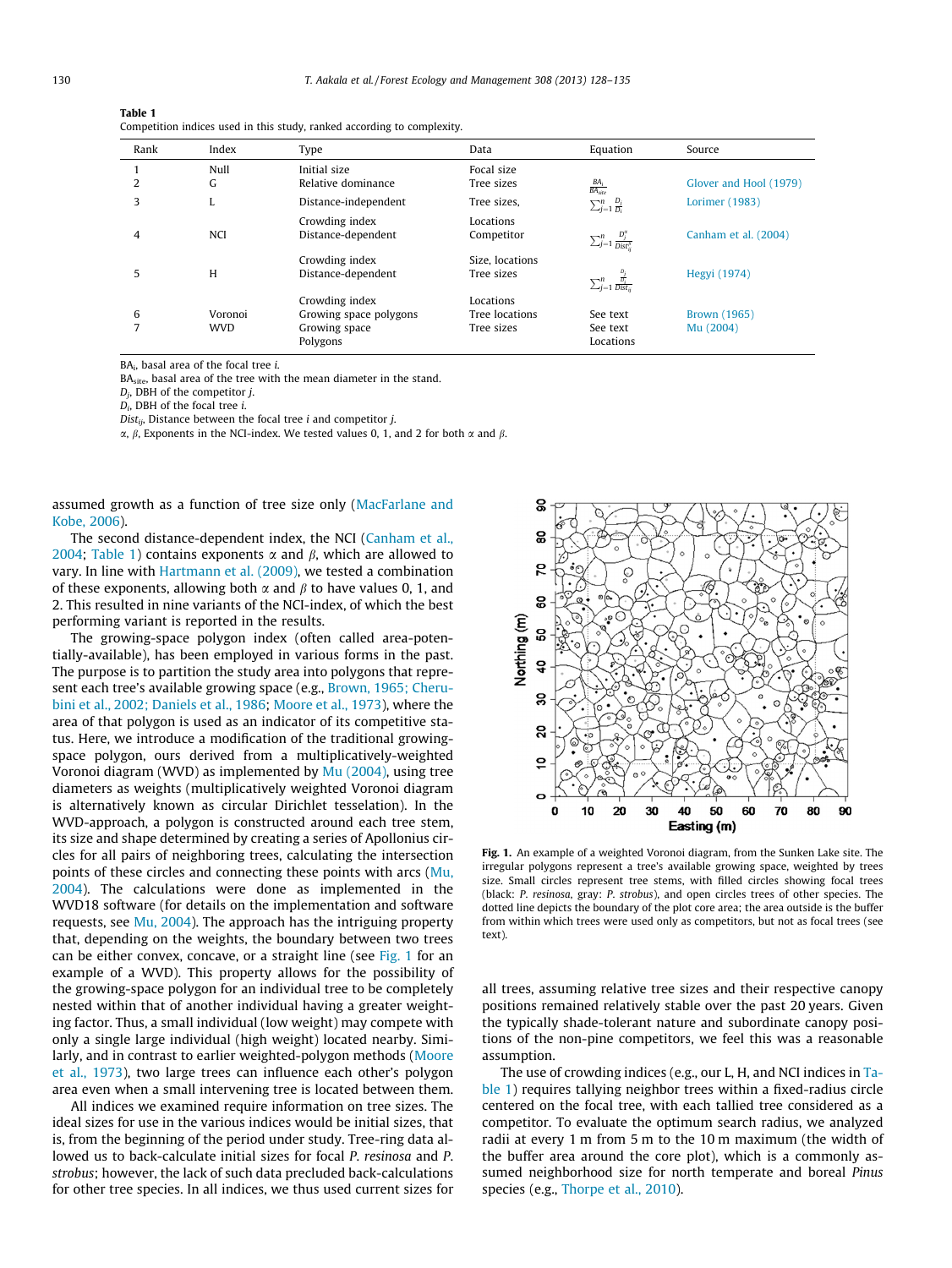#### <span id="page-3-0"></span>2.4. Statistical analyses

Using data pooled from all sites, we employed linear mixedeffects models (version 3.1 of package nlme in R; [Pinheiro et al.,](#page-7-0) [2011\)](#page-7-0) to evaluate tree growth as function of tree size and the various competition indices ([Table 1\)](#page-2-0), using mean annual basal area increment over the most recent 20 years as the response variable. Growth over the 20-year period was chosen to ensure the series was sufficiently long to filter out short-term irregularities in tree growth, yet short enough to assume that competitive conditions have been relatively static. We also tested relationships using 10-years as the growth averaging period, but the model performance was generally poorer (based on the goodness-of-fit statistics; see below).

For analyses the data were divided into ecologically meaningful subsets. These subsets were based on expectations that the characteristics of competition within the entire population may differ according to P. resinosa age structures (i.e., single-cohort or multi-cohort), reflecting stand disturbance history. Thus these subsets consisted of P. resinosa in single-cohort stands (Itasca and Scenic State Parks,  $n = 93$ ), P. resinosa in multi-cohort stands (Pine Point and Sunken Lake,  $n = 131$  and  $n = 112$  for the age model). Data subset for P. strobus consisted of the two multi-cohort stands ( $n = 90$ , and  $n = 65$  for the age model). Models were fit separately for each group.

In the chosen mixed-modeling approach, site was treated as a random effect (facilitating the inclusion of within-stand spatial correlation structure), and fixed effects included initial focal tree size (i.e., the null model), with each competition index added to the null model in turn. We modeled the two species separately to allow for differences in the optimal competition index. Because growth potential varies with tree size, it is recommended that the initial size be included in regression models of tree growth ([MacFarlane and Kobe, 2006](#page-7-0)). For this purpose we backcalculated focal tree diameters to the beginning of the growth increment analyzed (i.e., 20 years). In screening for the best-performing model, random effects were allowed to be interceptonly, or contain the intercept and slope for all combinations of the predictors that were included in the fixed effects. To satisfy the assumptions of linearity and homogeneity of residuals, we used natural-logarithm transformations on the response as well as the continuous predictor variables size, age and competition index. In addition, spatial autocorrelation structure was taken into account, using an exponential variogram model for autocorrelation of the residuals [\(Pinheiro et al., 2011\)](#page-7-0). Models were fit using the restricted maximum likelihood estimation, and were validated through visual inspection of homogeneity and normality of residuals.

Owing to stem rot, accurate estimates of tree ages were available for only a sub-set of trees on each site. To test for the influence of age on tree growth and competition, we first fit the model with the best-performing index to the data subset consisting of trees with known age (but without age as a predictor), then added age as a fixed effect, and re-fit the model with the subset of trees of known ages (131 P. resinosa and 65 P. strobus) using maximum likelihood estimation. The significance of including age in the model was then tested with a likelihood ratio test. Similarly, we tested for the inclusion of age-competition index interaction term.

Models with each index were first optimized for their random and fixed components, and the optimal models for each index were ranked, based on the Akaike Information Criterion corrected for small sample sizes (AICc). Further, model performance was assessed with goodness-of-fit statistic, which was calculated from the linear regression between the observed and predicted basal area increment (cf. [Canham et al., 2004\)](#page-6-0).

# 3. Results

3.1. Characteristics of competition across population structures and sites

For P. resinosa data subsets, the best performing competition index varied between stand developmental histories (Table 2). The model with the spatially-explicit WVD-index best predicted tree growth within the multi-cohort P. resinosa stands. Here, the WVD-index was clearly superior to the other indices ( $\triangle$ AICc  $\geq$ 16.9). In contrast, population-level competitive status, as quantified by the relative dominance G-index, best predicted growth within the single cohort P. resinosa stands.

For P. resinosa in the single cohort stands, the optimal model explained 49% of the variance in tree growth [\(Table 3,](#page-4-0) [Fig. 2](#page-4-0)). The influence of initial tree size was non-significant, whereas increasing relative dominance as quantified by the G-index had a positive effect on tree growth ([Table 3\)](#page-4-0). In the multi-cohort stands, the optimal model explained 85% of the variance in tree growth. The VWDindex, as well as tree size, positively influenced tree growth, whereas their interaction was negative ([Table 3\)](#page-4-0). Larger sizes and WVD-index values had a positive influence on basal area increment, whereas their interaction influenced tree growth negatively, i.e., the intensity (sensu [Weldon and Slauson, 1986](#page-7-0)) of competition decreased with increasing tree size [\(Fig 3\)](#page-4-0). Significant random effects in the model implied that tree growth differed across sites, as did the influence of competition index and initial tree size on growth. This variation, however, was relatively minor ([Table 3](#page-4-0)).

Similar to the single-cohort P. resinosa, the relative dominance index G was included in the top model for P. strobus in the multi-cohort stands ( $\triangle$ AICc  $\ge$  3.7). Overall, and similar to P. resinosa, P. strobus growth was also well explained by the models: the optimal model explained 67% of variance in the growth measured.

### 3.2. Tree age effects on tree growth

Tree age was an important determinant of tree growth within the multi-cohort stands examined, as adding age as a predictor

#### Table 2

Index comparisons for each data subset. Models were ranked according to their AICc values. Degrees of freedom (Df) differ according to random components in the optimal models.

| Subset        | Index                 | AICc  | Df | ∆AICc | AICc weight |
|---------------|-----------------------|-------|----|-------|-------------|
| P. resinosa   | G                     | 124.1 | 7  | 0.0   | 0.77        |
| Single-cohort | H                     | 128.3 | 8  | 4.2   | 0.09        |
|               | <b>WVD</b>            | 129.3 | 8  | 5.2   | 0.06        |
|               | L                     | 129.7 | 8  | 5.6   | 0.46        |
|               | $NCI^*(10 \text{ m})$ | 131.2 | 8  | 7.1   | 0.02        |
|               | Null                  | 132.4 | 6  | 8.3   | 0.01        |
|               | Voronoi               | 140.3 | 8  | 16.3  | 0.00        |
| P. resinosa   | <b>WVD</b>            | 167.2 | 10 | 0.0   | 1.00        |
| Multi-cohort  | H                     | 184.1 | 10 | 16.9  | 0.00        |
|               | G                     | 198.2 | 10 | 31.0  | 0.00        |
|               | L                     | 205.7 | 10 | 38.5  | 0.00        |
|               | $NCI^*(9m)$           | 220.4 | 10 | 53.2  | 0.00        |
|               | Voronoi               | 250.3 | 8  | 90.7  | 0.00        |
|               | Null                  | 257.8 | 8  | 90.6  | 0.00        |
| P. strobus    | G                     | 230.5 | 7  | 0.0   | 0.76        |
| Multi-cohort  | Null                  | 234.2 | 6  | 3.7   | 0.12        |
|               | H                     | 235.9 | 7  | 5.4   | 0.05        |
|               | L                     | 236.8 | 7  | 6.3   | 0.03        |
|               | Voronoi               | 238.3 | 7  | 7.8   | 0.02        |
|               | <b>WVD</b>            | 238.6 | 7  | 8.1   | 0.01        |
|               | $NCI^*(10 m)$         | 239.0 | 8  | 8.5   | 0.01        |

 $\alpha$  = 2 and  $\beta$  = 1.

 $\alpha$  = 1 and  $\beta$  = 0.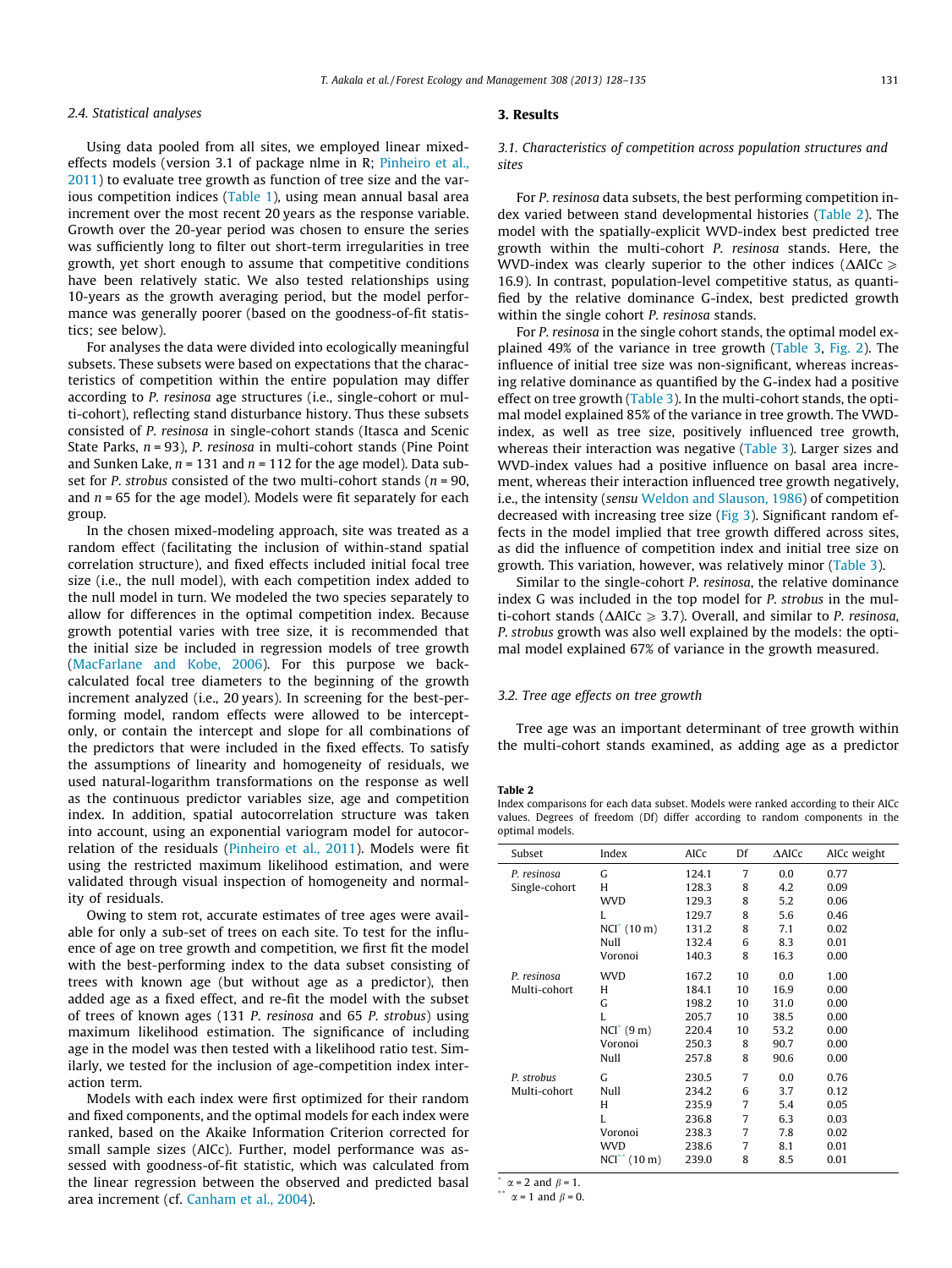#### <span id="page-4-0"></span>Table 3

Model parameter values, their significances and random effects (in standard deviations) for best-fitting models predicting individual growth of Pinus resinosa and Pinus strobus in northern Minnesota, USA.

| Subset                     | Parameter                | Value                 | Random effects (SD) |
|----------------------------|--------------------------|-----------------------|---------------------|
| P. resinosa, single cohort | Intercept                | $-1.42$               | 0.18                |
|                            | Log(size)                | 0.19                  |                     |
| $r^2 = 0.49$               | Log(G)                   | 0.88                  | -                   |
| $n = 93$                   |                          |                       | Residual 0.45       |
| P. resinosa, multi-cohort  | Intercept                | $-14.42$              | 3.65                |
|                            | Log(size)                | $1.46$ <sup>**</sup>  | 0.31                |
| $r^2 = 0.85$               | Log(WVD)                 | $4.12***$             |                     |
| $n = 131$                  | $Log(size)$ : $Log(WVD)$ | $-0.35$ ***           |                     |
|                            |                          |                       | Residual 0.40       |
| P. strobus, multi-cohort   | Intercept                | $-16.11$ <sup>*</sup> | 0.27                |
|                            | Log(size)                | $1.76$ <sup>***</sup> |                     |
| $r^2 = 0.67$               | Log(G)                   | $-1.41$ <sup>*</sup>  |                     |
| $n = 90$                   |                          |                       | Residual 0.79       |

Significance values:

 $*$  <0.05.

 $*$  < 0.01.

\*\*\*  $\leq 0.001$ .



Fig. 2. Scatter plots of predicted vs. measured basal area increments (log-transformed), for models without age, and based on the best-fit model for each of the data subsets. The dotted 1:1 line is included to illustrate prediction errors.



Fig. 3. Tree growth (basal area increment, BAI) predictions in the optimal model varied by P. resinosa diameter across a range of competitive states (as quantified by WVD polygon size) in the multi-cohort stands. Each line represents a tree with DBH between 10 (lowest line) and 50 (uppermost line) cm, shown with 1 cm increments in DBH, demonstrating that the intensity of competition (i.e. slope) decreased with increasing tree size.

significantly improved the models ( $p < 0.05$  in the likelihood ratio tests, [Table 4,](#page-5-0) [Fig. 4\)](#page-5-0). However, age as a predictor was not included in the single-cohort subset, because of the narrow age range in those stands. When age was significant, growth decreased with increasing age. Importantly, age did not influence the intensity of competition, as in all models the interaction between competition index and age was non-significant. For P. resinosa, the model including age increased the variance explained only slightly, to 86% (from 85%). For P. strobus, the model including tree ages increased the variance explained to 76% (from 67%). Tree age and size showed little to no relationship in the data subsets ( $r^2$  = 0.05 and 0.01 for P. resinosa, and P. strobus, respectively).

# 4. Discussion

Our results showed that in structurally diverse old-growth forests, competition can be both intense and important (sensu [Weldon](#page-7-0) [and Slauson, 1986](#page-7-0)), but that this importance varies according to stand developmental history and individual tree attributes, including species, size, and age. Results suggest that accounting for these complexities is useful for generating accurate portrayals of tree growth dynamics, particularly when using spatially-explicit simulation models. Our findings are restricted to two dominant species in north temperate forest ecosystems; however, our approach provides a framework for examining the differential and interactive importance of forest spatial structure and tree characteristics in driving individual tree growth patterns in other structurally complex forest systems.

For P. resinosa, our results supported the hypothesis that the influence of stand structure on tree–tree interactions varies markedly according to stand developmental history, as evidenced by contrasting findings between the single- and multi-cohort P. resinosa populations. In single cohort P. resinosa stands, competitive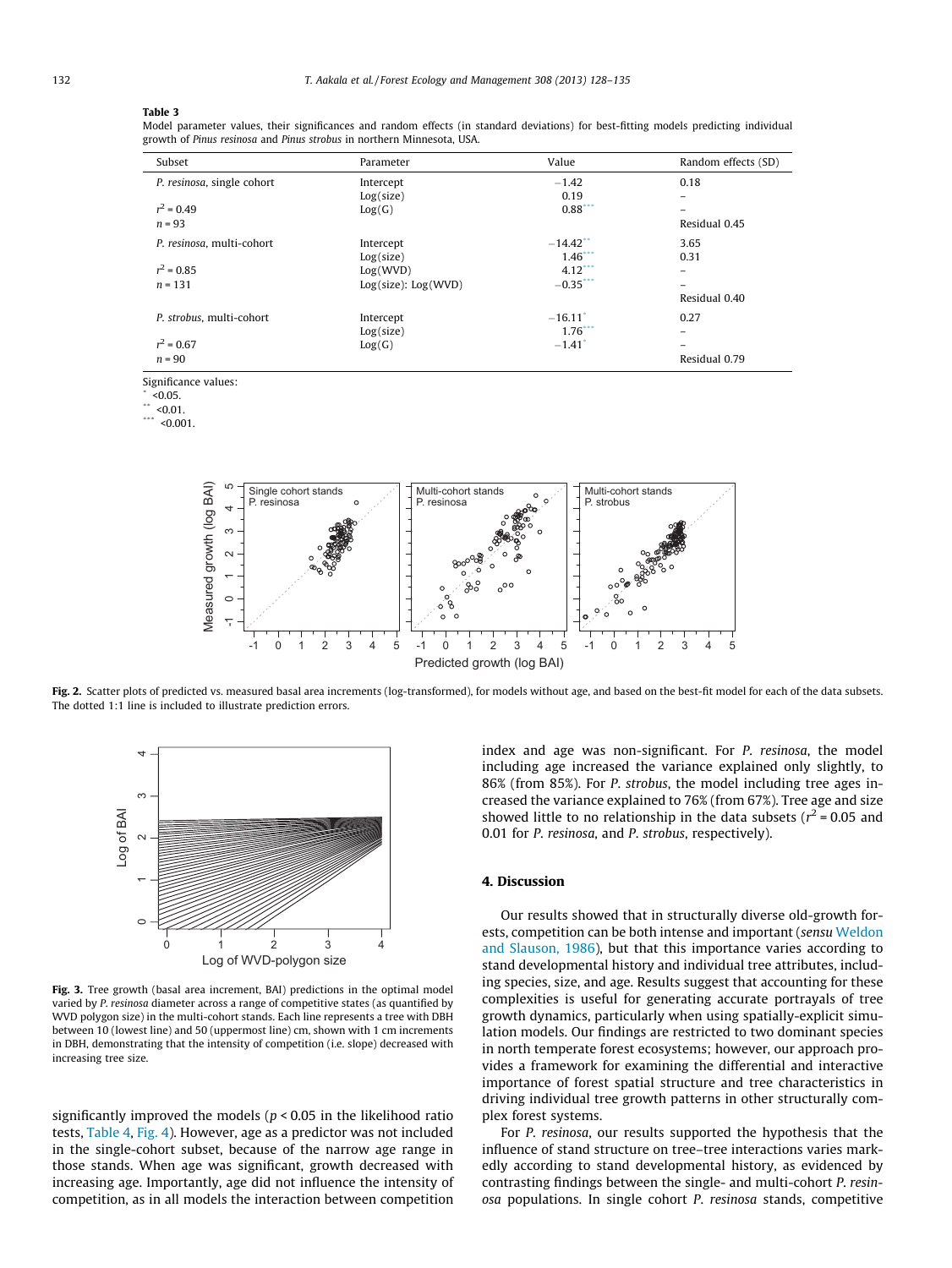#### <span id="page-5-0"></span>Table 4

Parameters for best-fitting models including age as a predictor of P. resinosa and P. strobus tree growth. Random effects are expressed in standard deviations. The significance of including age was tested with likelihood ratio tests.

| Subset                                  | Parameter                | Value                 | Random effects (SD)      |
|-----------------------------------------|--------------------------|-----------------------|--------------------------|
| P. resinosa, multi-cohort               | Intercept                | $-9.54$ <sup>**</sup> | 3.59                     |
|                                         | Log(size)                | $1.24$ <sup>***</sup> | 0.31                     |
| $r^2 = 0.86$                            | Log(WVD)                 | $3.71$ ***            | $\qquad \qquad$          |
| $n = 112$                               | Log(age)                 | $-0.59$ <sup>*</sup>  |                          |
| Likelihood ratio = $6.62$ <sup>**</sup> | $Log(size)$ : $Log(WVD)$ | $-0.30$ $\ddots$      |                          |
|                                         |                          |                       | Residual 0.40            |
| P. strobus, multi-cohort                | Intercept                | $-3.93^{n.s.}$        | 0.20                     |
|                                         | Log(size)                | $1.27***$             | $\overline{\phantom{0}}$ |
| $r^2 = 0.76$                            | Log(G)                   | $-0.29^{n.s.}$        |                          |
| $n = 65$                                | Log(age)                 | $-1.64$ <sup>**</sup> |                          |
| Likelihood ratio = $8.26$ <sup>**</sup> |                          |                       | Residual 0.63            |

Significance values:

 $<0.05$ .

\*\*  $< 0.01$ .

 $< 0.001$ 

n.s. For non-significant.



Fig. 4. Scatter plots of predicted vs. measured basal area increments (log-transformed), for models with age, and based on the best-fit model for each of the two data subsets. Note the improved fit, when compared to Fig. 2. The dotted 1:1 line is included to illustrate prediction errors. Age was not a meaningful predictor in the single-cohort stands, because the trees are of similar age.

effects were best approximated using information on tree sizes alone, similar to earlier studies from managed and younger natural even-aged stands ([D'Amato and Puettmann, 2004; Lorimer, 1983\)](#page-6-0). In multiple cohort P. resinosa stands, the inclusion of spatial information led to clearly superior model performance, an effect that has been hypothesized, but only variably supported in earlier studies [\(Hartmann et al., 2009; Stadt et al., 2007](#page-7-0)). A potential explanation for the difference in how competition is expressed in single and multiple cohort stands relates to differences in disturbance patterns and processes. Patterns in single cohort stands reflect a long period of orderly size-hierarchy development, where dynamics are primarily driven by endogenous processes, and the initial differences in the individuals and their growing conditions (i.e., their microsite and genetic potential) have strengthened over time through natural self-thinning processes [\(Ford, 1975](#page-7-0)). Following this reasoning, trees initially established as stronger competitors simply maintained or enhanced that status through stand development, with competitive effects best approximated by competitive status relative to the entire population. In contrast, for the multiple cohort forests we examined, development has been influenced periodically by stochastic disturbance events that removed competing trees and resulted in subsequent regeneration of P. resinosa. These events simultaneously disrupted pre-existing competitive hierarchies and increased stand structural heterogeneity, changes that were likely reflected in the superior performance of the spatially explicit competition models, which was best conveyed by the WVD-index.

The fact that the best characterization of neighborhood conditions in multi-cohort P. resinosa stands was based on the WVD approach also suggests that simultaneously evaluating the entire neighborhood spatial structure represents an improvement over the tree-by-tree assessment used in crowding indices. The favorable performance of the WVD-index also implies that small trees exert their competitive effects over a very limited area when growing in crowded conditions, and their effect on large trees is negligible, as was exemplified by their small polygon areas nested within the polygon area of larger trees [\(Fig. 1\)](#page-2-0).

For the P. resinosa in multi-cohort stands, both tree size and the WVD-index were important predictors of tree growth. This finding was somewhat expected, as size alone can be regarded as a metric of the resource-capturing capacity of a tree, especially when competition is asymmetric (such as competition for light; [Ford and](#page-7-0) [Diggle, 1981](#page-7-0)). Large trees have also been found to use light more efficiently than smaller trees in the same stands [\(Gspaltl et al.,](#page-7-0) [2013](#page-7-0)). In our study, tree size also influenced the intensity of competition experienced by a given tree [\(Table 2](#page-3-0), [Fig 3](#page-4-0)). That is, our findings show that the growth of large trees was less influenced by neighborhood interactions than was growth of smaller trees (i.e., the negative interaction between WVD and initial size). Further, these findings support the relative dominance hypothesis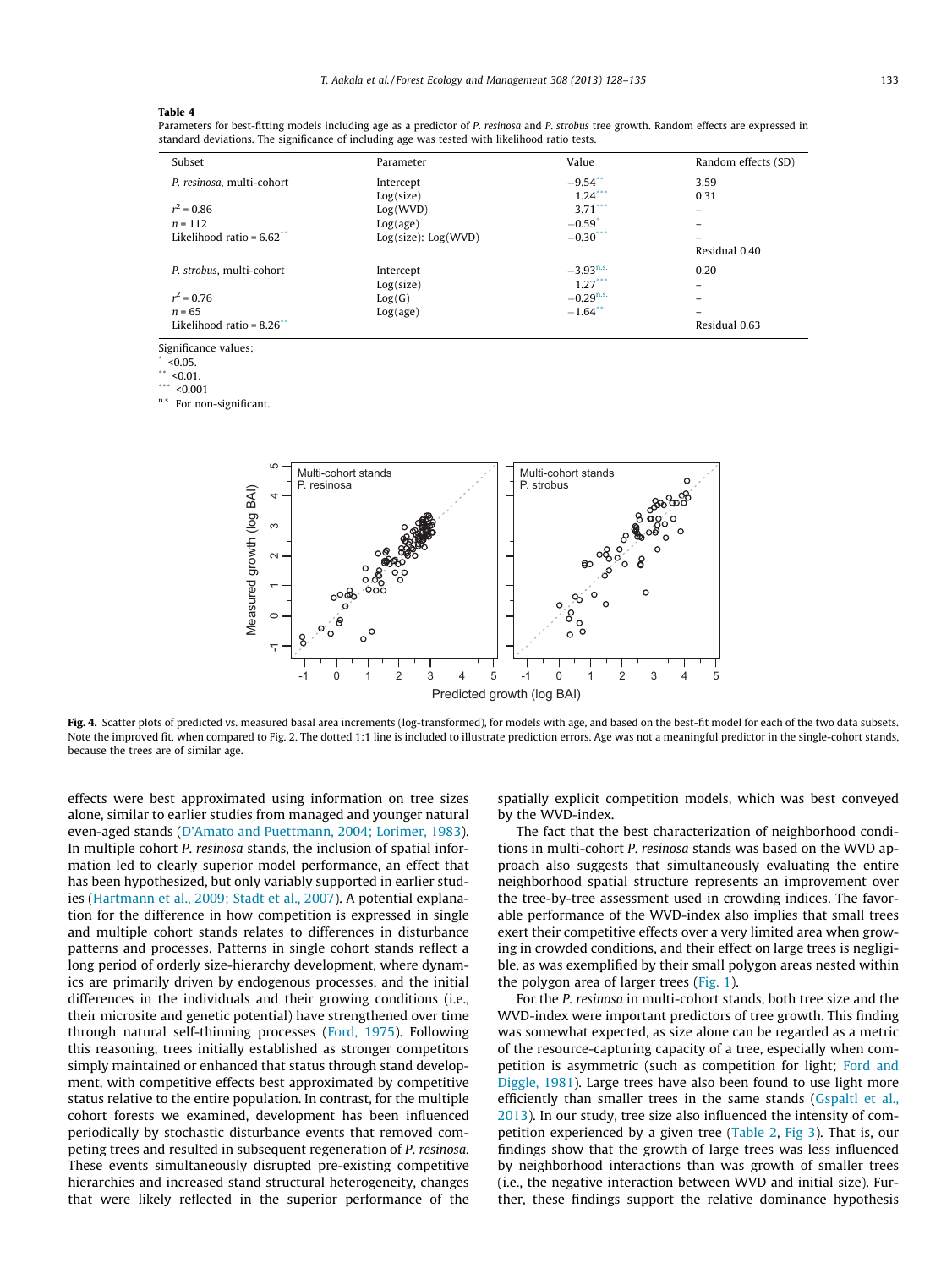<span id="page-6-0"></span>put forth by D'Amato and Puettmann (2004), which suggests that neighborhood competition is important for smaller trees, whereas relative size is more important in determining growth rates of larger trees. The decrease in competition intensity with increasing tree size may be attributed to the asymmetric competition for light, and it seems plausible that the remaining (minor) influence small trees exert on larger trees in these populations may be related to belowground competition, which is often considered symmetric (Canham et al., 2004; Coomes and Allen, 2007).

While spatial information was necessary to predict the growth of P. resinosa in the multi-cohort stands, it did not improve predictions of growth for P. strobus in those same stands, in which the relative dominance index was included in the top model. The size distributions between the two species were similar, i.e., they occupied similar canopy positions, and were larger than the non-pine species. The two species, however, differ in shade tolerance, with P. strobus being considerably more shade-tolerant. Other studies in mixed-species conifer forests have noted a lower sensitivity to competition within more shade-tolerant species (Contreras et al., 2011; Das, 2012), and these relationships may also explain the relatively poor performance of indices approximating competitive conditions for predicting P. strobus growth. Overall, tree size was sufficient for describing the competitive status of P. strobus, and there was no support for an interaction between size and competition intensity, as was observed for shade-intolerant P. resinosa. Given that the intensity of competition decreased with increasing tree size for P. resinosa, the response of P. strobus appears to be similar throughout its analyzed size range to that of large canopydominant P. resinosa.

## 4.1. Age effects on tree growth and competition effects

Our results showed that older trees grew more slowly than younger trees (all else being equal), which is consistent with earlier studies [\(Ryan et al., 2004](#page-7-0)), but contrary to recent work examining patterns of basal area increment in the eastern United States [\(John](#page-7-0)[son and Abrams, 2009](#page-7-0)). In our work, the age effect on tree growth was negative, contrary to the positive influence of tree size. To the best of our knowledge, [Stoll et al. \(1994\)](#page-7-0) is the only previous study to simultaneously evaluate competitive effects and tree age in uneven-aged stands, suggesting an ontogenetic reduction in tree growth with age. Also, Das (2012) reported that the relationship between tree size and growth is more complex than usually considered, and our findings that the potential growth of a young tree is greater than that of an older tree of the same size, corroborates this notion. However, tree age did not influence the trees' response to changes in the competitive environment, as deduced from the lack of interaction between age and competition index reported here. Importantly, this finding suggests that older pines retain the ability to respond to changes in their competitive environments, such as those caused by natural disturbances, or forest management, a result noted in thinning studies of old P. resinosa stands (D'Amato et al., 2010).

# 5. Conclusions

Our results demonstrate that tree–tree competition can be variably expressed in natural old-growth forests, depending on stand developmental history and tree species. For P. resinosa in singlecohort stands, competitive dynamics were similar to those documented for even-aged managed forests, namely that competition influences tree growth, and this influence was best predicted by relative tree sizes alone, and the inclusion of spatial structure failed to improve the models. In contrast, detailed spatial structure (best quantified here by the multiplicatively weighted Voronoi diagrams, WVD) becomes an important factor for characterizing neighborhood conditions and predicting tree growth for structurally heterogeneous stands with complex developmental history, as shown in the multi-cohort stands. Moreover, the superior performance of the weighted Voronoi diagrams in these stands, compared to traditional competition indices, also suggests complex competitive relationships among trees, including irregularly shaped resource acquisition areas whose size and shape depends on the size and configuration of all neighboring trees.

In these same multi-cohort stands, the more shade-tolerant P. strobus, occupying similar canopy positions to those of P. resinosa, responded differently to competition. For this species, relative size was sufficient for capturing competitive effects, possibly reflecting its greater shade tolerance and lower sensitivity to competition relative to the more intolerant P. resinosa.

The relationship with tree growth and age was clear: tree growth declined with increasing age in the multi-cohort stands, a setting in which age and size were not positively correlated. However, age did not influence the intensity of competition, that is, all else being equal, young and old trees responded similarly to competition. This interaction of competition and tree size, and the lack of interaction between competition and tree age have important implications because the intensity of competition is a measure of potential growth response, following a change in a tree's competitive environment. This finding suggests that a tree's growth response to a disturbance (whether natural or anthropogenic) lessens with increasing tree size, but is independent of age.

# Acknowledgments

We thank B. Anderson, J. Bradford, M. Curzon, S. Erlandson, J. Foster, C. Kerns, S. Jones, A. Milo, L. Patty, C. Peterson, D. Shinneman, K. Sweeney, M. Thompson, H. Telschow, D. Wenker, and J. Zasoski for assistance in the field and/or laboratory. D. Coomes and an anonymous reviewer are thanked for their comments on an earlier version of the manuscript, and L. Mu for sharing the multiplicatively weighted Voronoi diagram computer program. Support was provided by the Finnish Cultural Foundation, the Academy of Finland, (US) National Fire Plan and US Forest Service, Northern Research Station.

#### **References**

- [Brown, G., 1965. Point Density in Stems per Acre. Forestry Service Notes, New](http://refhub.elsevier.com/S0378-1127(13)00515-X/h0005) [Zealand, 38.](http://refhub.elsevier.com/S0378-1127(13)00515-X/h0005)
- [Burton, P., 1993. Some limitations inherent to static indices of plant competition.](http://refhub.elsevier.com/S0378-1127(13)00515-X/h0010) [Can. J. For. Res. 23, 2141–2152](http://refhub.elsevier.com/S0378-1127(13)00515-X/h0010).
- [Canham, C.D., LePage, P., Coates, K.D., 2004. A neighborhood analysis of canopy tree](http://refhub.elsevier.com/S0378-1127(13)00515-X/h0015) [competition: effects of shading versus crowding. Can. J. For. Res. 34, 778–787](http://refhub.elsevier.com/S0378-1127(13)00515-X/h0015).
- [Canham, C.D., Papaik, M.J., Uriarte, M., McWilliams, W.H., Jenkins, J.C., Twery, M.J.,](http://refhub.elsevier.com/S0378-1127(13)00515-X/h0020) [2006. Neighborhood analyses of canopy tree competition along environmental](http://refhub.elsevier.com/S0378-1127(13)00515-X/h0020) [gradients in New England forests. Ecol. Appl. 16, 540–554](http://refhub.elsevier.com/S0378-1127(13)00515-X/h0020).
- [Cherubini, P., Fontana, G., Rigling, D., Dobbertin, M., Brang, P., Innes, J.L., Russell,](http://refhub.elsevier.com/S0378-1127(13)00515-X/h1025) [W.E., 2002. Tree-life history prior to death: Two fungal root pathogens affect](http://refhub.elsevier.com/S0378-1127(13)00515-X/h1025) [tree-ring growth differently. J. Ecol. 90, 839–850.](http://refhub.elsevier.com/S0378-1127(13)00515-X/h1025)
- [Cleland, D.T., Avers, P.E., McNab, W.H., Jensen, M.E., Bailey, R.G., King, T., Russell,](http://refhub.elsevier.com/S0378-1127(13)00515-X/h0025) [W.E., 1997. National hierarchical framework of ecological units. In: Boyce, M.S.,](http://refhub.elsevier.com/S0378-1127(13)00515-X/h0025) [Haney, A. \(Eds.\), Ecosystem Management Applications for Sustainable Forest](http://refhub.elsevier.com/S0378-1127(13)00515-X/h0025) [and Wildlife Resources. Yale University Press, New Haven, CT, pp. 181–200.](http://refhub.elsevier.com/S0378-1127(13)00515-X/h0025)
- [Contreras, M.A., Affleck, D., Chung, W., 2011. Evaluating tree competition indices as](http://refhub.elsevier.com/S0378-1127(13)00515-X/h0030) [predictors of basal area increment in western Montana forests. For. Ecol.](http://refhub.elsevier.com/S0378-1127(13)00515-X/h0030) [Manage. 262, 1939–1949.](http://refhub.elsevier.com/S0378-1127(13)00515-X/h0030)
- [Coomes, D., Allen, R., 2007. Effects of size, competition and altitude on tree growth.](http://refhub.elsevier.com/S0378-1127(13)00515-X/h0035) [J. Ecol. 95, 1084–1097](http://refhub.elsevier.com/S0378-1127(13)00515-X/h0035).
- [D'Amato, A.W., Puettmann, K., 2004. The relative dominance hypothesis explains](http://refhub.elsevier.com/S0378-1127(13)00515-X/h0050) [interaction dynamics in mixed species](http://refhub.elsevier.com/S0378-1127(13)00515-X/h0050) Alnus rubra/Pseudotsuga menziesii stands. [J. Ecol. 92, 450–463](http://refhub.elsevier.com/S0378-1127(13)00515-X/h0050).
- [D'Amato, A.W., Palik, B.J., Kern, C.C., 2010. Growth, yield, and structure of extended](http://refhub.elsevier.com/S0378-1127(13)00515-X/h0045) [rotation red pine stands in Minnesota. Can. J. For. Res. 40, 1000–1010](http://refhub.elsevier.com/S0378-1127(13)00515-X/h0045).
- [Daniels, R., Burkhart, H., Clason, T., 1986. A comparison of competition measures for](http://refhub.elsevier.com/S0378-1127(13)00515-X/h1045) [predicting growth of loblolly pine trees. Can. J. For. Res. 16, 1230–1237](http://refhub.elsevier.com/S0378-1127(13)00515-X/h1045).
- [Das, A., 2012. The effect of size and competition on tree growth rate in old-growth](http://refhub.elsevier.com/S0378-1127(13)00515-X/h0040) [coniferous forests. Can. J. For. Res. 42, 1983–1995](http://refhub.elsevier.com/S0378-1127(13)00515-X/h0040).